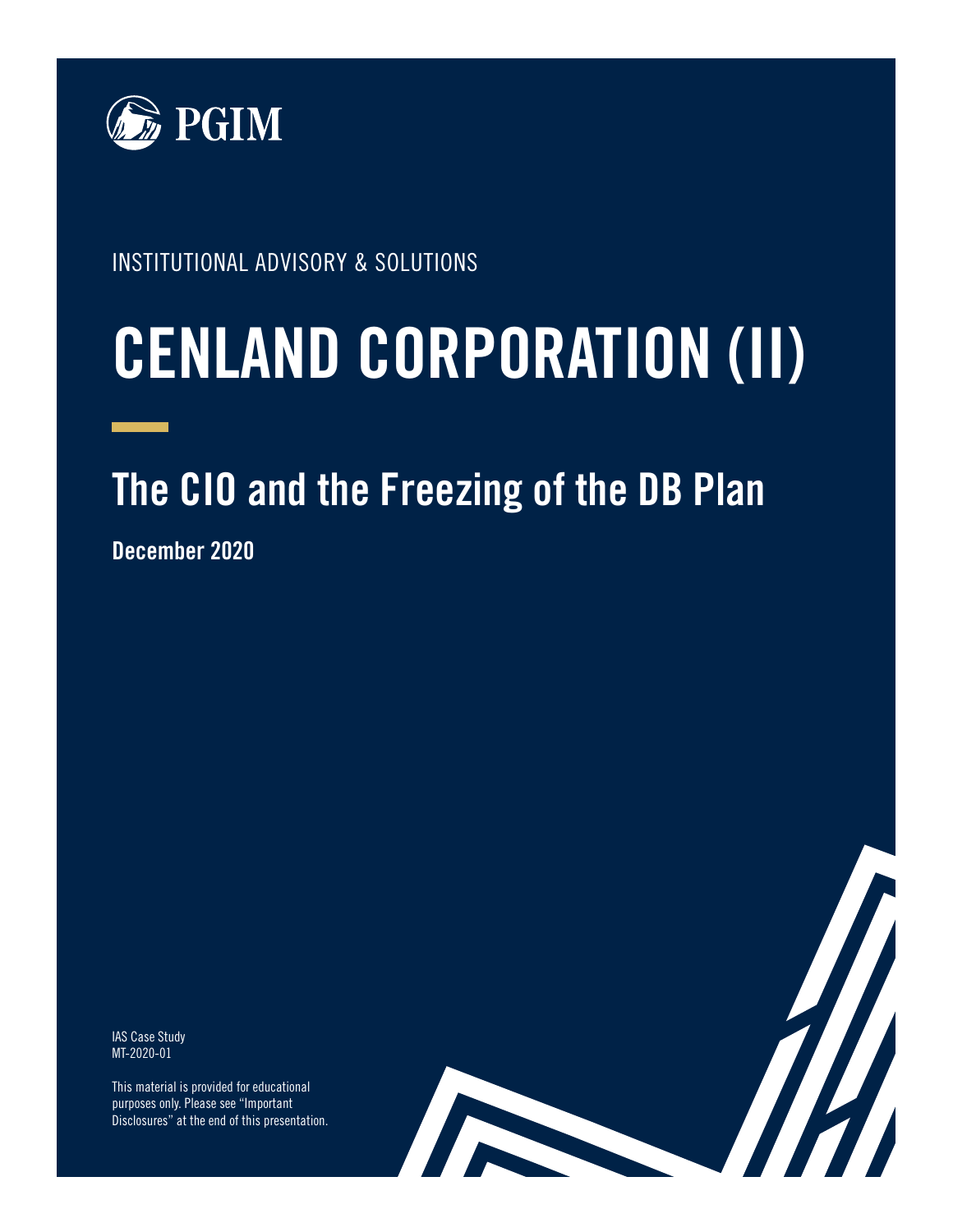

# **CENLAND CORPORATION (II) The CIO and the Freezing of the DB Plan**

It is the afternoon of 15 October 2020 and Dan Woodbridge, 50, CIO of Cenland's in-house management organization for the Defined Benefit (DB) plan, just finished a Zoom call with Denise Liu, Cenland's CFO. During this regular update meeting, Dan and Denise reviewed the recently released Q3 reports. Despite a volatile year, Cenland's well-diversified DB portfolio is again performing well, and better than peers. However, Denise's big news was that given the "lower-for-longer" market environment, the Board decided to accelerate the de-risking of the DB plan by *freezing* the plan at the end of 2020.

In recent years, Cenland's CEO has been zealous about reducing pension cost and enhancing the company's competitiveness. Cenland is a legacy telecommunications company facing intense price pressure from startup companies that do not sponsor any DB plans. Last year's decision to close the DB plan was the first step to address this issue. In addition, Dan recalled the CEO recently expressed his annoyance about the volatility in funding DB obligations due to fluctuating equity markets and increasingly lower interest rates, which, in turn, affect the company's earnings volatility.

After the decision to close the DB plan, Dan knew Cenland would at some point take further actions to align the company's benefits with current industry standards. But, freezing the plan just a year later came as a bit of a shock as firms typically take a few years after closing to make this next step.

Denise also asked Dan to start putting together an agenda for the yearly asset allocation review which will be a one-day virtual conference in early December. For this year's meeting, given the large allocations to illiquid private assets in the DB portfolio, Denise asked Dan to discuss their DB plan's risk from a cash flow risk perspective (*i.e.*, always having enough cash from pre-defined liquidity sources to meet liquidity demands such as pension benefit payments, GP capital calls, etc.) instead of the traditional volatility risk angle. This is important as a liquid asset and an illiquid asset could have the same volatility, but the cash flow properties of these two assets might be very different.<sup>1</sup> In addition, Denise expects Dan to show the tradeoff between liquidity and performance of the DB portfolio under possible alternative asset allocations that are currently under consideration.

1 J. Shen *et al.*, "[Building a Better Portfolio: Balancing Performance and Liquidity](https://cdn.pficdn.com/cms/pgim4/sites/default/files/2020-07/IAS-Building-a-Better-Portfolio-042020.pdf)," PGIM IAS & GIC EIS, April 2020.

Dr. Michelle (Yu) Teng prepared this case with the assistance of Ms. Junying Shen PGIM IAS. We would also wish to thank Mr. Eitan Gazit, Prudential Retirement, for his valuable contribution to the case. This case was developed solely on the basis for discussion at the 2020 PGIM IRG Ascent Program. Unless otherwise indicated, names, characters, businesses, places, events and incidents are either the products of the author's imagination or used in a fictitious manner. Any resemblance to actual businesses; persons, living or dead; or actual events is purely coincidental. Copyright© 2020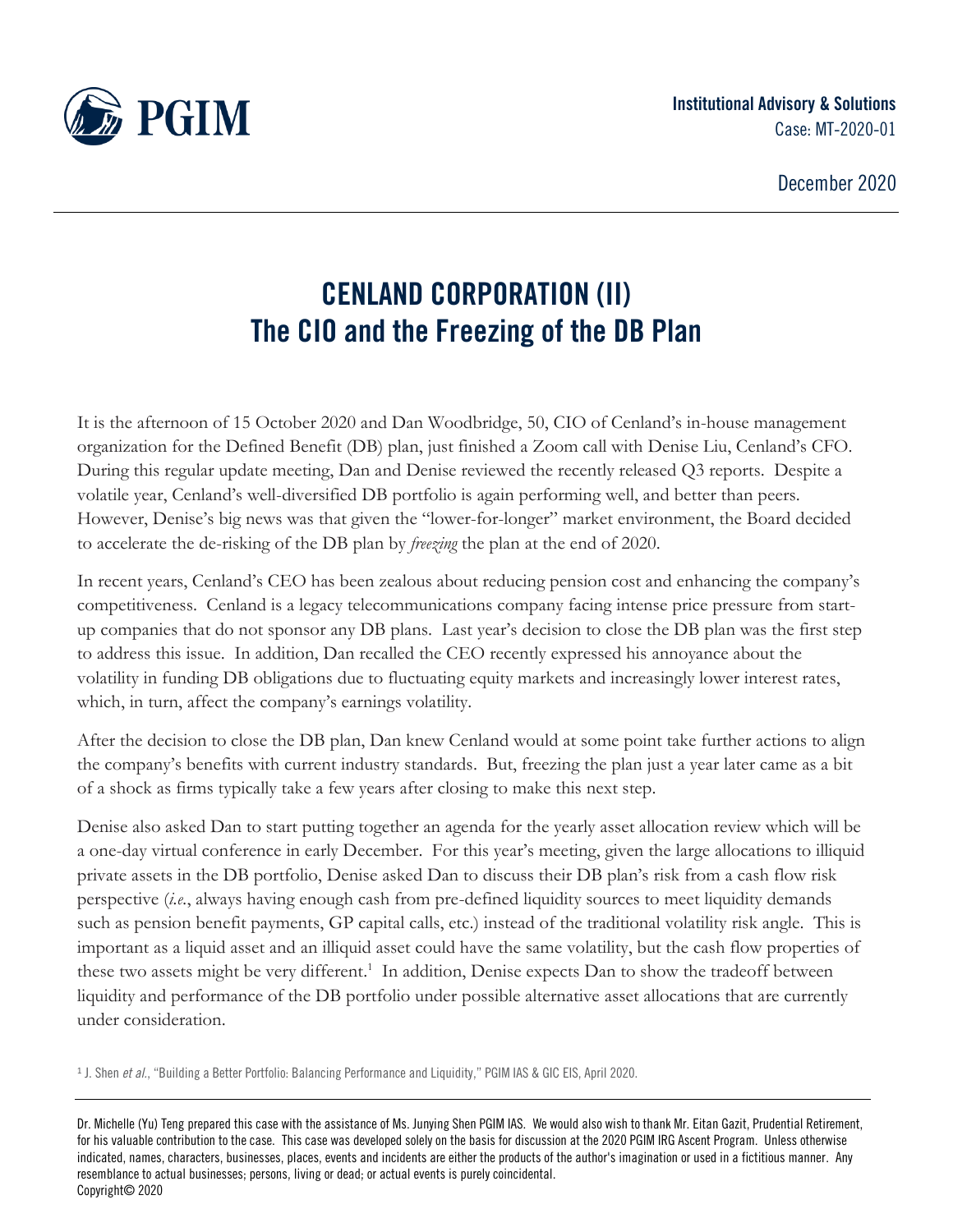After rushing into the living room to help his youngest son log in to his algebra class, Dan sat outside with his laptop and home-made coffee. Surveying his backyard, Dan took a moment to enjoy this precious quiet moment and began to reflect on this past year.

Dan thought turning 50 would be the year's biggest event, but he always knew that life is never with a lack of surprises. Since the pandemic in early March, his team switched to remote working mode. He's been juggling between managing a newly-closed DB plan and helping his three sons keep up with their remote class schedules, especially the little one. Fortunately, his investment team quickly adjusted to the new normal and has been performing as efficiently as before.

Dan sent his investment team a Zoom invite for tomorrow afternoon to break the news about freezing the DB plan and to discuss preparing analyses and recommendations for the yearly asset allocation review meeting. Before meeting with his team, Dan spent some time putting his thoughts together and gathering some plan information to facilitate tomorrow's conversation.

#### **Current State of Cenland Corporation's Defined Benefit Plan**

Most of Cenland's employees are covered by a corporate Defined Benefit (DB) plan. Almost a year ago, Cenland decided to follow the industry trend and closed their DB plan.<sup>2</sup> Since then, all new employees who join the firm after December 2019 do not participate in the DB plan. Instead, they are covered by a 401(k) Defined Contribution (DC) plan (with company matching). The closing of the DB plan signaled the beginning of the company's journey of switching over to a DC plan. Along with this change, Dan was also given extended responsibilities to oversee the investment choices in Cenland's DC plan which he describes as "laying out a buffet table." For the DC plan, Dan and his team are mainly responsible for designing the underlying offerings in the DC menu, but participants will be the ones deciding how to invest their 401(k) money.<sup>3</sup>

Following the change in the company's retirement plan offering, as the remaining DB participants age the composition of Cenland's DB participant population changes. As one can imagine, since the beginning of 2020, some of the employees retired and joined the retiree group, but no new employees joined the active participant group. Exhibit 1 shows a year-over-year comparison of the composition of the DB populations between end of Q3 2019 and end of Q3 2020 (*i.e.,* before and after the closing of the DB plan).

Cenland's portfolio has consistently performed better than the average US corporate DB plan. Despite a volatile year, investment returns were still more than enough to pay pension benefits. However, over the past year, the plan's funding ratio decreased to below 90%, primarily due to the lower rate environment and capital markets volatility. After paying out a significant amount in benefits due (*i.e.,* ~\$700m, or ~6% of the plan assets), Cenland's Projected Benefit Obligation (PBO) increased, rather than decreased as would be expected for a more mature plan.

<sup>2</sup> Y. Teng *et al.,* "[Cenland Corporation: The CIO and the Closing of the DB Plan](https://cdn.pficdn.com/cms/pgim4/sites/default/files/2020-05/IAS-Cenland-corp-case-study-2019.pdf)," PGIM IAS Case Study, December 2019.

<sup>3</sup> J. Cohen, "Five Areas of Focus for Defined Contribution Plans – Many answers, but a few questions still remain," PGIM IRG, April 2018.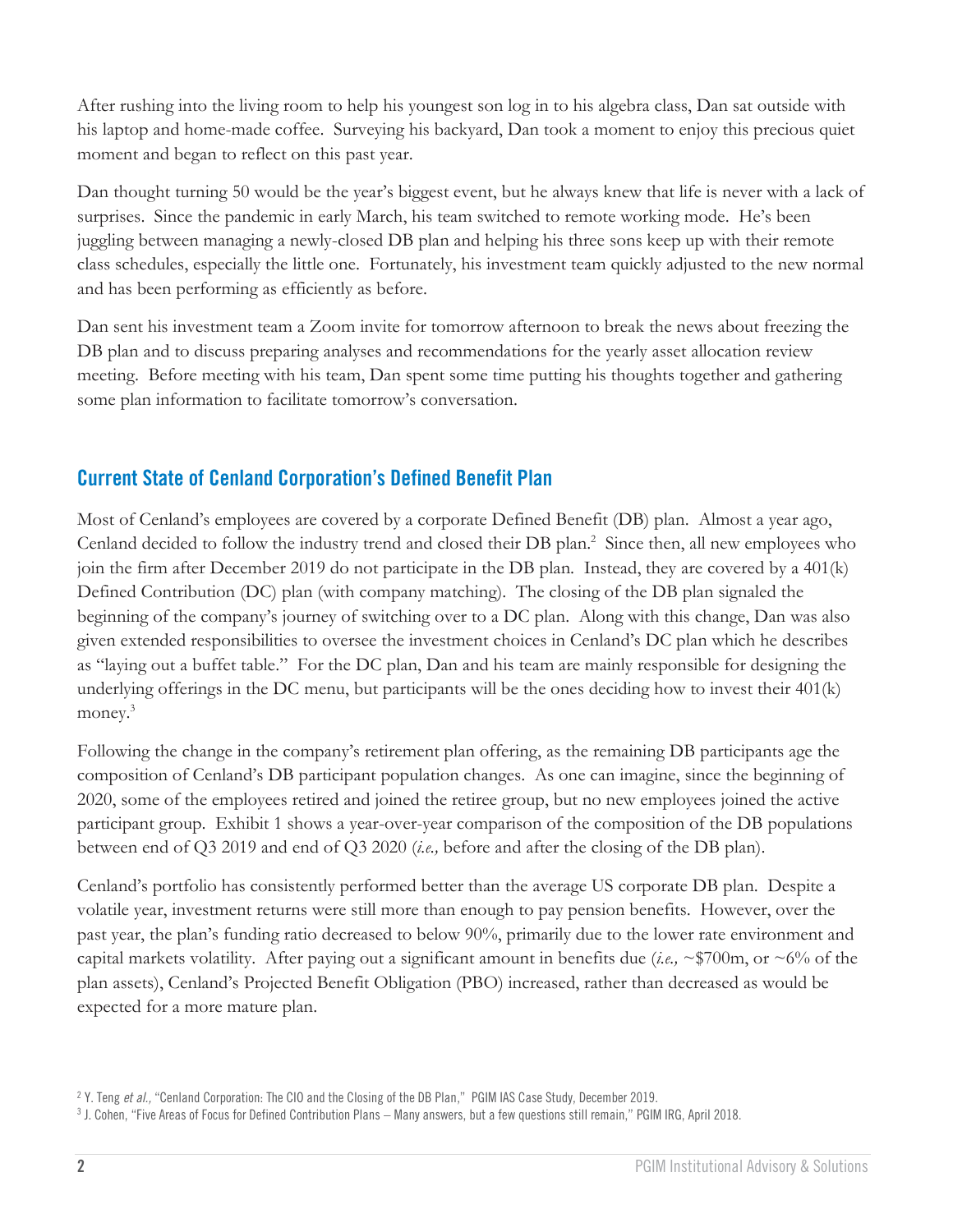At the time the DB plan was closed at the end of 2019, Cenland's PBO was \$13.4b based on a weighted average discount rate of 3.25%. Exhibit 2 shows Cenland's estimate of annual benefit payments as of 31 December 2019. During 2020, rates fell further. At the end of Q3, Cenland further adjusted down their weighted average discount rate to 2.65%, consistent with the industry average, and correspondingly, the PBO increased to \$14.2b even after paying all benefits due.

In 2018, Cenland made a significant \$1b one-time corporate contribution to DB assets to take advantage of the tax reform bill and improve the plan's funded status. At the end of 2018, Cenland's PBO was \$12b based on a 4.25% discount rate and the funded status was 95%. However, given the current decrease in the funding ratio, Cenland may need to consider making additional contributions to the DB plan to bridge the funding gap.

This year, facing a newly closed DB plan, Dan adopted his team's recommendations to stop ramping up the portfolio's PE allocation and, instead, added allocations to real estate (RE) to diversify the alternatives portion of the portfolio. Instead of immediately reducing the portfolio's percentage allocation to private equity *(i.e.,* the PE NAV%), which Dan knew would require either selling in the secondary market and suffering a pretty big haircut or making an abrupt change in their PE pacing strategy, Dan wanted to maintain the current PE NAV% and take some time to further evaluate the role of PE investments in the portfolio. In the meantime, Dan became more conscientious about closely tracking the cash flows of the DB portfolio with some quantitative measures.

Despite closing the DB plan, active employees are still accruing benefits. Once the plan goes from closed to frozen, however, these active employees will stop accruing benefits which, in turn, will reduce uncertainty in liability cash flow projections. While this reduced benefit uncertainty may allow the plan to take less risk going forward, there is still a large funding gap to close. Also, while the DB portfolio has been generating enough investment returns to pay benefits (*i.e.,* cash flow positive), once the plan becomes frozen, assets will wind down along with the liabilities. Even though it may take years for the plan to become cash flow negative, it still creates potential concerns about portfolio liquidity and returns.

Dan is also on heightened alert for other actions the corporation may take along with freezing the DB plan. What could they be? What might be the implications for the DB portfolio's asset allocations?

Dan wanted to think about it long and hard before deciding what to present at the annual asset allocation review board meeting in early December.

#### **Cenland's Top-Down Asset Allocation**

Led by the CIO, Cenland's in-house asset management organization has been making investment decisions for the DB plan. Under Dan's leadership, the public equity, public fixed income and private equity teams continue to be led, respectively, by JC Lam, 46, Améile Borrion, 47 and Vinita Mody, 49. All three have exhibited excellent manager selection skill and produced industry-leading performance track records. This did not change after the closing of the DB plan as the team continued to share information freely and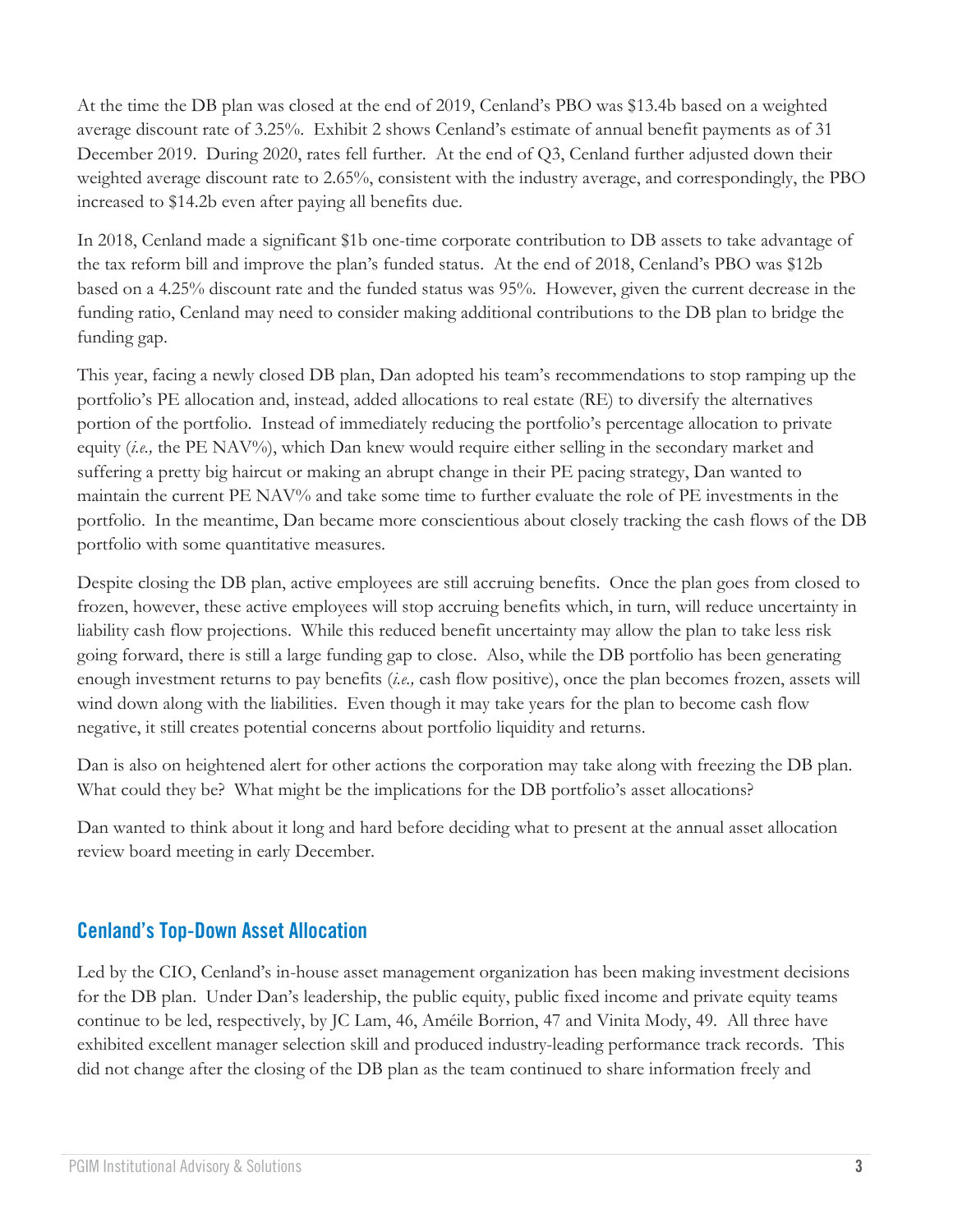execute well. Nevertheless, Dan knew that the news of the freeze will disappoint the team requiring him to think creatively to keep the team motivated and working together.

Cenland's DB assets are invested in both liquid public and illiquid private markets. Exhibit 3 shows the evolution of Cenland's high-level asset allocation and the current allocation as of Q3 2020. A careful reader may notice that, in 2020, in the alternatives space, Cenland introduced some allocations to a new asset class, *i.e.,* real estate, after focusing solely on investing in PE buyouts over the past 10y. Dan decided to add real estate to the alternative portfolio primarily for its income component that helps the overall portfolio's liquidity and potential diversification benefits. In the public space, Cenland further reduced their equity exposure to accommodate the new allocation to real estate and slightly increased the allocation and extended the duration in bonds (Hedging Assets) to better match the duration of liabilities.

#### **Cenland's Bottom-up Private Asset Investing**

Managed by Vinita, the private equity portfolio continues to perform well. Since being hired in 2006, Vinita single-handedly built a strong private equity investment team. After a single-minded focus on ramping up Cenland's PE allocations, following the closing of the DB plan and guided by the CIO and the updated IPS, Vinita's team suddenly had to stop increasing the portfolio's PE exposure and shift focus to maintaining the portfolio's PE NAV%.

This came as a shock to Vinita. "PE has been performing very well. How else are we going to close the funding gap?" Although Cenland already had a 25% allocation to PE, significantly more compared with an average US corporate DB portfolio, not to mention a closed plan, Vinita had everything under control. This year also marked Cenland's first successful co-investment which Vinita accomplished by leveraging her relationship with some of the industry's best performing GPs. Co-investment opportunities not only help lower fees paid to outside managers but also reduce the uncertainty in the timing and amount of GP capital calls while rapidly increasing the portfolio's PE NAV%. "Now I have to go full-stop? This is very disruptive. My GPs are going to wonder whether we are a reliable LP. *Heh Bhagavaan!*"

Vinita is also concerned about Dan's decision of adding a new alternative asset class to the overall portfolio. In December 2019, Dan hired Michele "Bruni" Brunelleschi, 34, a Wharton alum with a concentration in real estate and a rising star with 9 years of real estate experience, to build out an investment team. Bruni immediately commenced making commitments to Core Plus RE debt funds, often leveraging on the relationships Vinita had cultivated with her GPs as some of them offer diversified alternative investment funds beyond buyout funds. Starting in January 2020, even though Bruni and his new team had to overcome many difficulties, they have already had a noticeable impact on Cenland's DB portfolio.

Dan started seeing some benefits of this new RE allocation such as a stable income stream. On the other hand, since the pandemic started, he cannot ignore the fact that in the core plus real estate market there have been interest forbearance on some loans, especially in the hotel and retail sectors. Even though it has not happened to Cenland's RE funds, Dan is beginning to have second thoughts on whether Cenland should further increase allocations to RE. In the meantime, Dan is aware of some recent projections about the great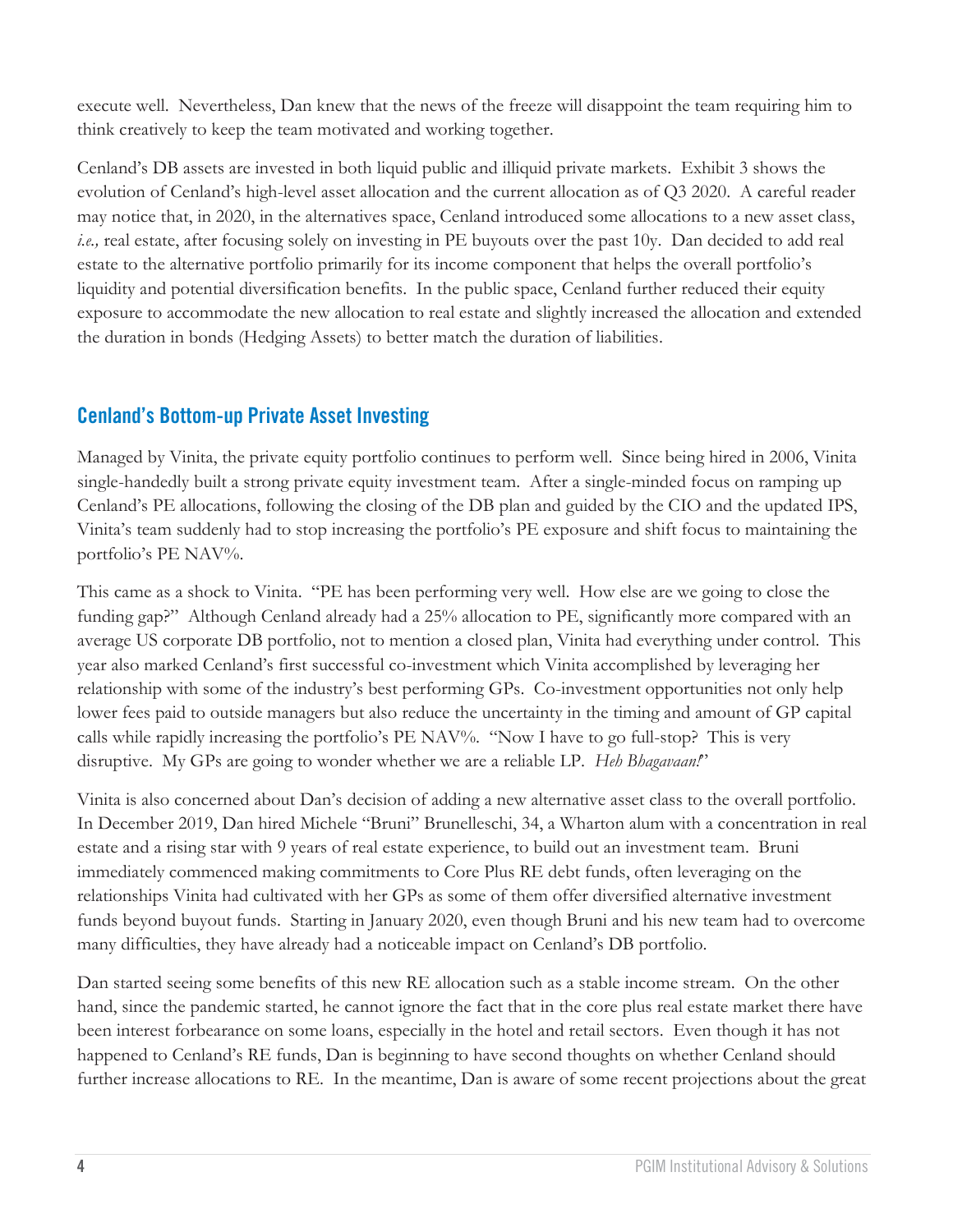potential in investing in distressed real estate. Would now be a good opportunity to grow and diversify Cenland's newly created real estate portfolio?

Vinita has mixed feelings about Bruni and his new team. Bruni is the youngest among Cenland's investment team heads. He is bright, confident and efficient, but he began his career after the GFC. Since Vinita joined Cenland out of Stanford in 2006, she has been battle-tested. "Better to stick with PE," she thought.

So far, the allocation to alternatives has controlled cash flow volatility, and Vinita and Bruni can make a good argument about maintaining overall alternative allocations in the DB portfolio. However, it does mean a gradually diminishing role for Vinita. This year, they've been maintaining the 25% PE allocation. Would this just be a short transitional period before Cenland decides to start reducing their PE allocations while gradually building up the RE exposure?

#### **Cenland's CIO's Liquidity Demands and Liquidity "Waterfall"**

Cenland's top-down asset allocation and bottom-up private asset investing (*e.g.,* commitment pacing and net cash flow) interact to affect cash available to meet various liquidity demands – both internal and external demands. Dan worried about how to understand and keep track of how these two activities interact. As any other corporate DB plan, Cenland strives to pay pension benefits due every month, without fail, to their participants. However, this is not the only liquidity demand on Cenland's portfolio. Exhibit 4 summarizes Cenland's DB portfolio's current liquidity demands, including both internal and external demands. Apart from these explicit liquidity needs, Dan always wants to have a certain level of liquidity in the portfolio for potential strategic corporate moves such as a PRT buyout transaction or a change to a new target allocation which can occur unexpectedly.

Exhibit 5 shows Cenland's current policy portfolio with assets sorted by transactability (according to Dan's subjective views). Within the public portfolio, Cenland invests most of its liquid stock and bonds in active strategies hoping to boost returns and has only a small allocation to passive stocks and bonds as a low cost and least disruptive way to meet regular liquidity needs.

Like any other CIO, Dan has a set of rules to identify which assets will serve as liquidity sources for particular liquidity demands. Dan's liquidity "waterfall" reflects his rules for sourcing liquidity – generally, first sell assets from the least disruptive and least expensive buckets; then if more assets must be sold, sell from increasingly disruptive and costly liquidity buckets. Specifically, each month, Cenland first calculates the total cash (\$) available from any illiquid private asset distributions and any over-weighted liquid asset buckets. This \$ amount is available for benefit payments and GP capital calls (if there are any that month). Then, if this \$ amount is enough for the liquidity demands, Cenland uses any excess \$ remaining to try to rebalance under-weighted liquid buckets proportionally back closer to their target allocations. If the \$ is insufficient to meet liquidity demands, Cenland would source additional liquidity first from the passive liquid buckets then from the active liquid buckets. Cenland's illiquid assets (*i.e.,* PE buyout and real estate debt funds) are not available to generate cash for immediate liquidity demands.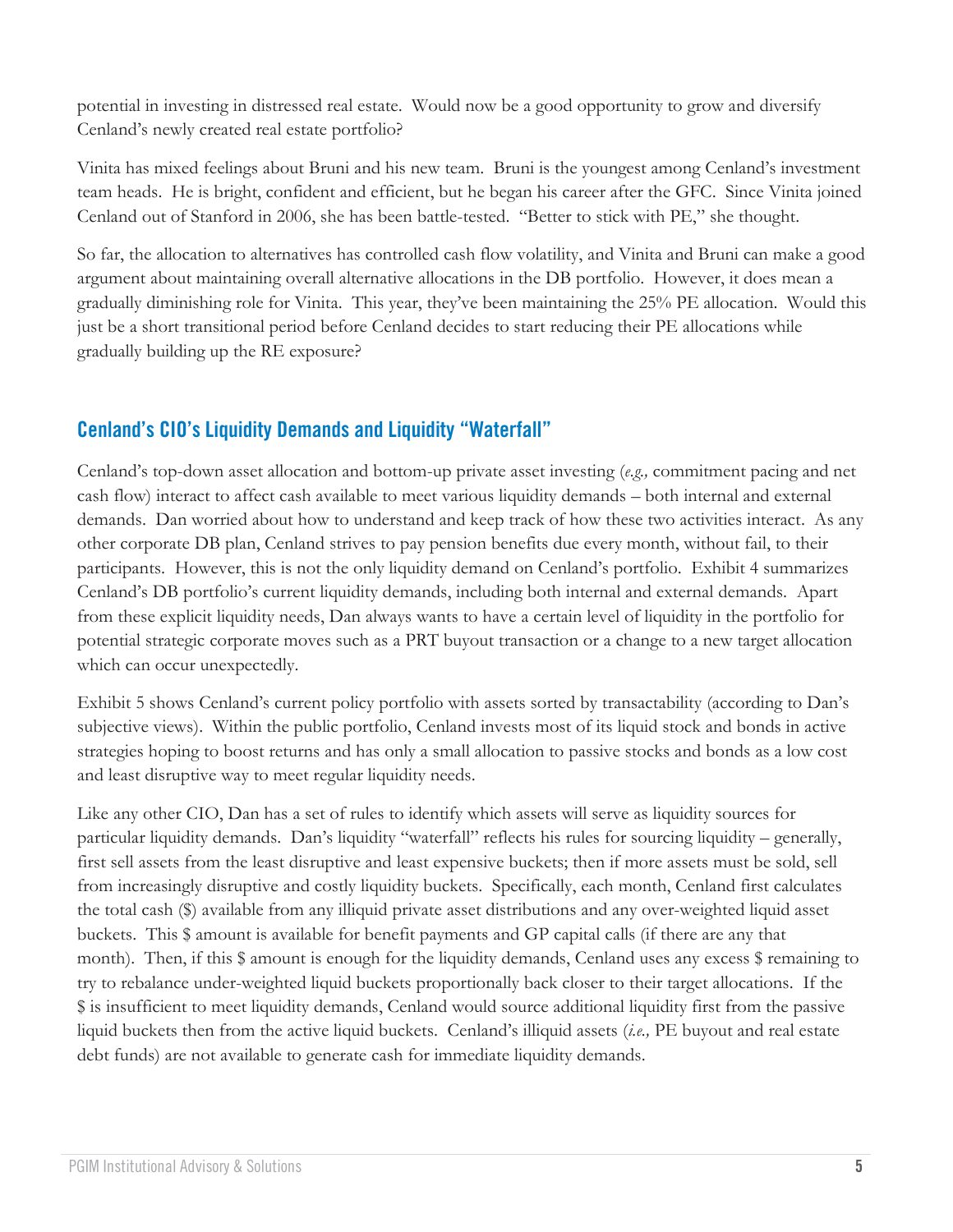Every month, Dan closely monitors the percentage usage of the overall liquid assets and receives an alert whenever the DB portfolio crosses any of his pre-defined liquidity "alert triggers". Exhibit 6 shows Dan's current definition of these triggers. However, Dan always worries more about *cumulative* liquidity drawdowns over a consecutive multi-month period (say, over a k-month period) rather than a liquidity drawdown in a single month. Therefore, he recently asked the team to develop cumulative liquidity drawdown metrics to better understand the total drawdown of liquid assets over a sustained liquidity drain, including the frequency of violating a pre-defined threshold over a 10y horizon and magnitude of the maximum drawdown amounts, as illustrated in Exhibit 7.

#### **Cenland Corporation's DB Portfolio's Liquidity & Performance**

Over the past year, Cenland's investment team developed an asset allocation framework in partnership with one of their external manager's quantitative portfolio research team that allows Cenland to better understand the interaction of the portfolio's top-down asset allocation and bottom-up private asset investing. The team expects to use this framework as a tool to help the CIO and investment committee evaluate the liquidity and performance tradeoffs of the DB portfolio in a consistent way, especially when thinking about alternative asset allocations and/or any strategic corporate actions.

Dan scrutinized some of the results from the Cenland DB portfolio liquidity study that the team produced using this framework. Exhibit 8a shows the set-up of 3 alternative portfolio scenarios in comparison with the current baseline portfolio. These scenarios included further increasing allocations to hedging assets; allocating more to the RE funds; and a potential PRT buyout transaction in 2y. Exhibit 8b shows a summary of the performance and liquidity measures including the newly developed cumulative liquidity drawdown measure for the three "What-if" scenarios. In all these scenarios, the assumption of long-term PE exposures remains at the current 25% NAV% level.

Dan already has some additional scenarios in mind that he wants the team to analyze for the asset allocation review meeting. Instead of giving the team his ideas of new scenarios to analyze, he decided to let the team brainstorm first to come up with their own "What-if" scenario ideas.

#### **Other Considerations**

While thinking about the DB plan's future de-risking journey, Dan recalls that in a recent meeting, Denise mentioned that the head of the PRT distribution team at Sensible, Inc., a major insurance company, is showing her how a PRT buy-in transaction could help Cenland de-risk their DB plan. Dan knows that in a PRT buyout transaction the plan transfers pension liabilities together with assets to an insurance company and "walks away" with no more obligations to the DB participants. In contrast, in a buy-in transaction, the DB plan pays a single premium to an insurance company and the insurer issues a group annuity contract to the plan. Instead of taking over the responsibilities of paying pension benefits to the participants,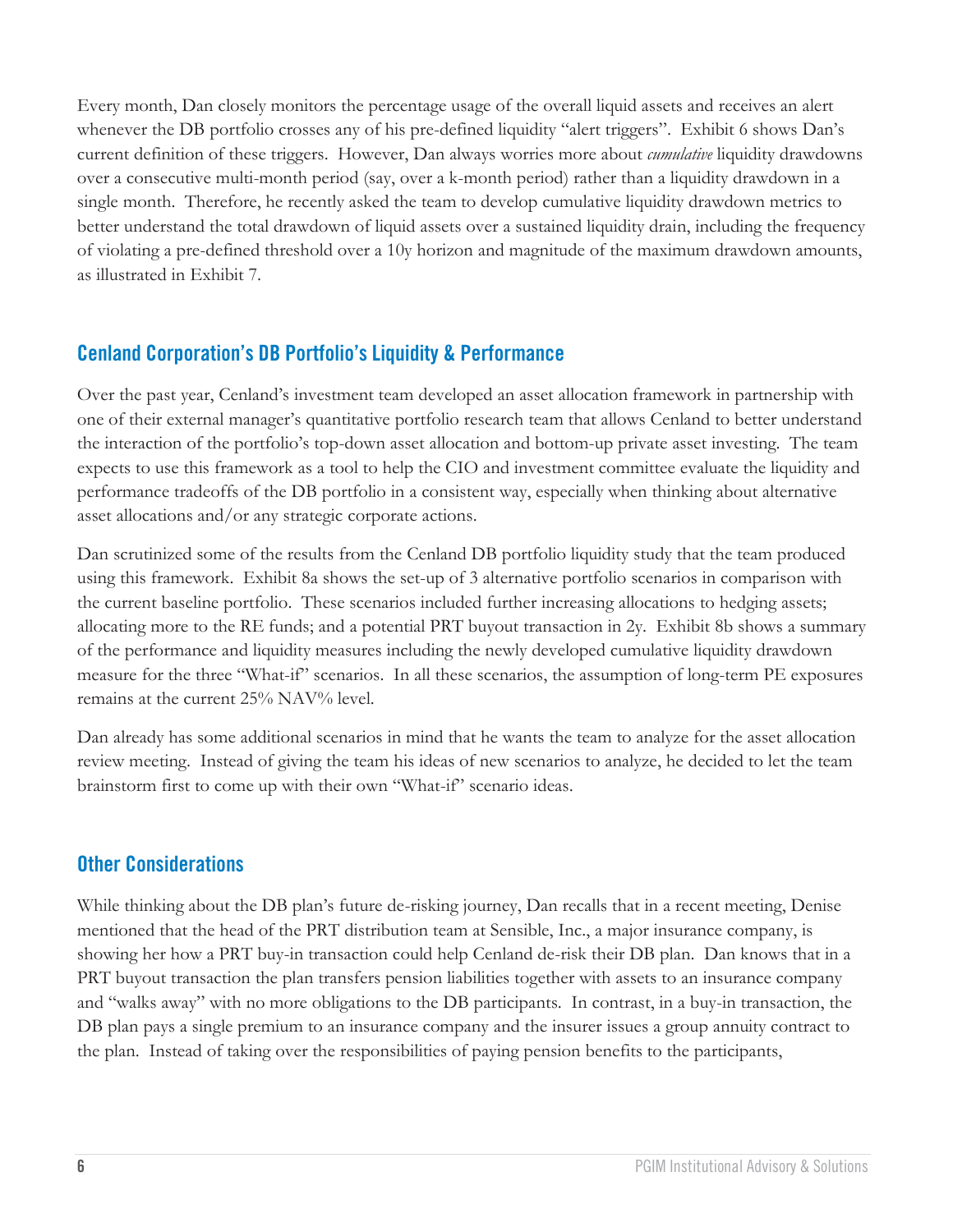the insurer makes a monthly bulk payment to the DB plan to cover their actual benefits payments, while the plan maintains the liability and values the buy-in contract as a plan asset. 4 Even though buy-in transactions are currently not as popular as buyouts in the US, Dan does not want to overlook any possibilities in pension de-risking strategies and wants to better understand a buy-in transaction's implications on the DB plan.

Given current market volatility, Dan also would like to further examine how various public and private assets perform before, during and after equity market volatility events. A recent study shows illiquid private assets provide a portfolio some cushion (in reporting terms) during volatile markets that may partially explain the growth of illiquid private assets in the overall institutional portfolios. 5 Dan wants to hear the team's thoughts on this and how they think volatility events would impact various liquid and illiquid assets in Cenland's DB portfolio.

In addition, Dan is wondering how Vinita and her team maintained a stable PE NAV% in the DB portfolio this year and how they should pace their commitments to ramp down the PE exposure if needed. He recently heard about two types of private equity commitment strategies. One is a cash flow matching strategy that tries to achieve zero total net cash flows (*i.e.,* distributions = contributions) each period. The other one is a Target NAV% strategy that helps achieve and maintain a long-term NAV% in the overall portfolio.<sup>6</sup> Dan wants to hear more from Vinita if they are implementing any of these strategies or following other approaches to manage their commitment pacing.

Finally, Dan could not stop thinking about how the decision to freeze the plan will impact his staff, especially the investment team heads. Dan anticipates that his year-end conversation with Vinita will be even more difficult than last year's, as historically, once a plan is frozen, sooner or later, the plan starts reducing allocations to private equity. How can Cenland keep someone as ambitious as Vinita happy?

Dan is proud of his ability to recruit such a highly capable and ambitious senior investment team, but it took a lot of time and effort. He learned long ago that the team can accomplish almost anything together. Dan already has a few ideas about how to continue to leverage his team's investment acumen in managing both liquid and illiquid assets. There are a lot of unexploited synergies. Dan believes he can unleash the team's potential in new ways to help Cenland's participants achieve their retirement income goals, both within and outside of the DB space. "Maybe collaborate with outside partners such as an asset management firm to develop customized retirement income solutions for Cenland's participants?" he mused.

Dan closed his laptop and went back inside. He is ready for his discussion with the investment team tomorrow.

<sup>4</sup> "[Getting](https://cdn.pficdn.com/cms/pgim4/sites/default/files/2020-07/IAS-Building-a-Better-Portfolio-042020.pdf) out with a Buy-In: How Shifting Pension Risk, Could be Good for Business," PRT, Prudential Retirement, February 2020.

<sup>5</sup> J. Shen, "[Riders in the Storm: How Volatility Events Affect Private Asset Class Performance](https://cdn.pficdn.com/cms/pgim4/sites/default/files/2020-07/IAS-Riders-in-the-Storm-062020.pdf)," PGIM IAS, June 2020.

<sup>&</sup>lt;sup>6</sup> J. Shen, *et al.* "[Building a Better Portfolio: Balancing Performance and Liquidity](https://cdn.pficdn.com/cms/pgim4/sites/default/files/2020-07/IAS-Building-a-Better-Portfolio-042020.pdf)," PGIM IAS & GIC EIS, April 2020; V. Jeet, "Building and Maintaining a Desired [Exposure to Private Markets: Commitment Pacing, Cash Flow Modeling, and Beyond](https://cdn.pficdn.com/cms/pgim4/sites/default/files/2020-11/IAS-Building-and-Maintaining-a-Desired-Exposure-to-Private-Markets-Nov2020.pdf)," PGIM IAS, November 2020.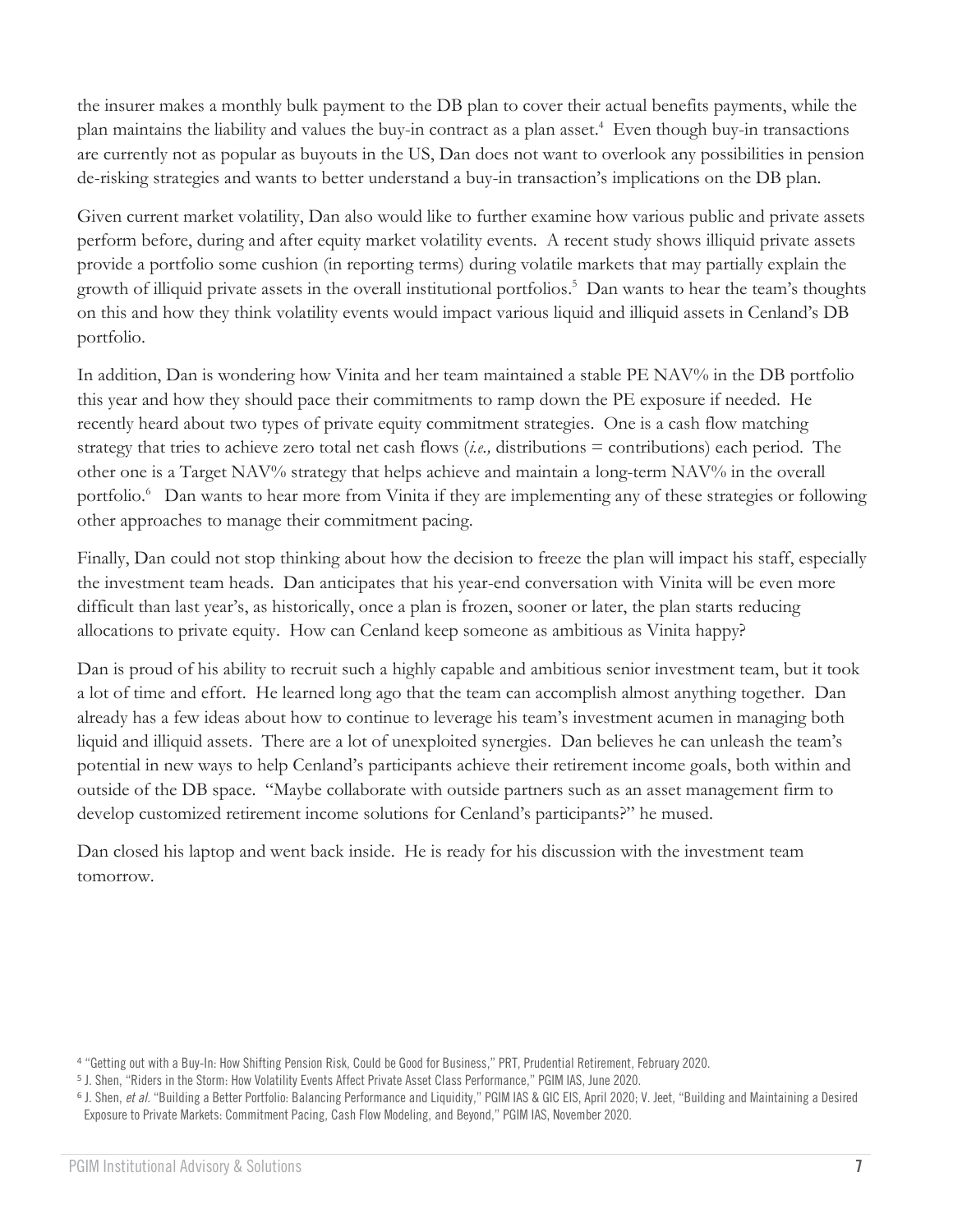### **Some Issues for Consideration**

- 1. What's the new objective/challenge Dan is facing going from a closed to a frozen DB plan?
- 2. What other actions could Cenland take to further de-risk the DB plan? How would that impact the plan's funded status and asset allocation decision?
- 3. Does Cenland have other liquidity demands not mentioned in the case facts? Do you want to make any adjustment to the rules of sourcing liquidity?
- 4. Do you see any issue with the current rebalancing rule? How do you want to change it to better execute an LDI strategy?
- 5. What conclusions can you draw from the initial portfolio liquidity study "What-if" analyses?
- 6. Would you recommend adding any other liquidity measures in the analyses?
- 7. What other possible "What-if" analyses do you want to include?
- 8. From a talent retention perspective, what should Dan plan for next year and beyond?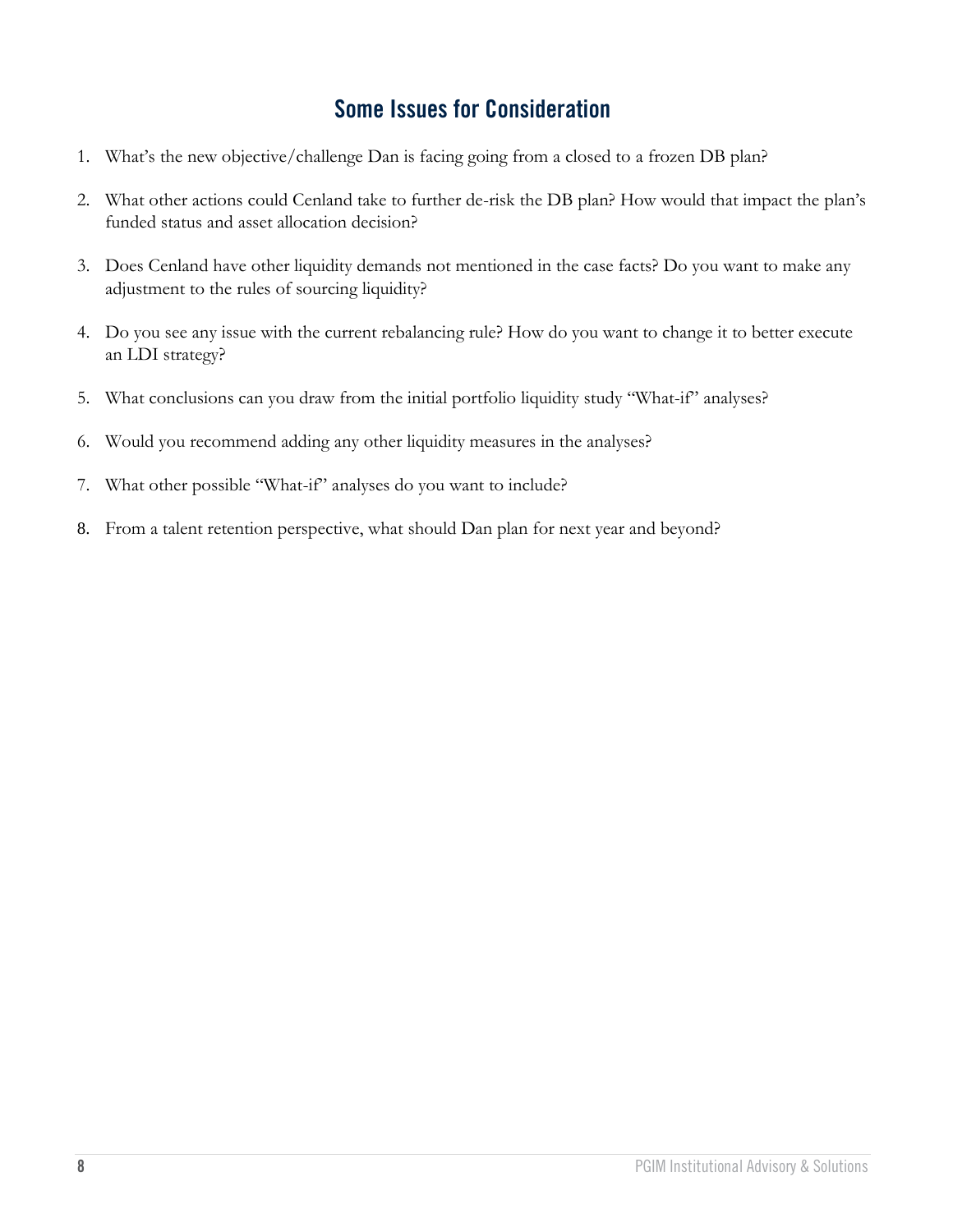

**Exhibit 2 Cenland's Benefit Payment Schedule (Annual Liability Cash Outflows, As of 12/31/2019)**

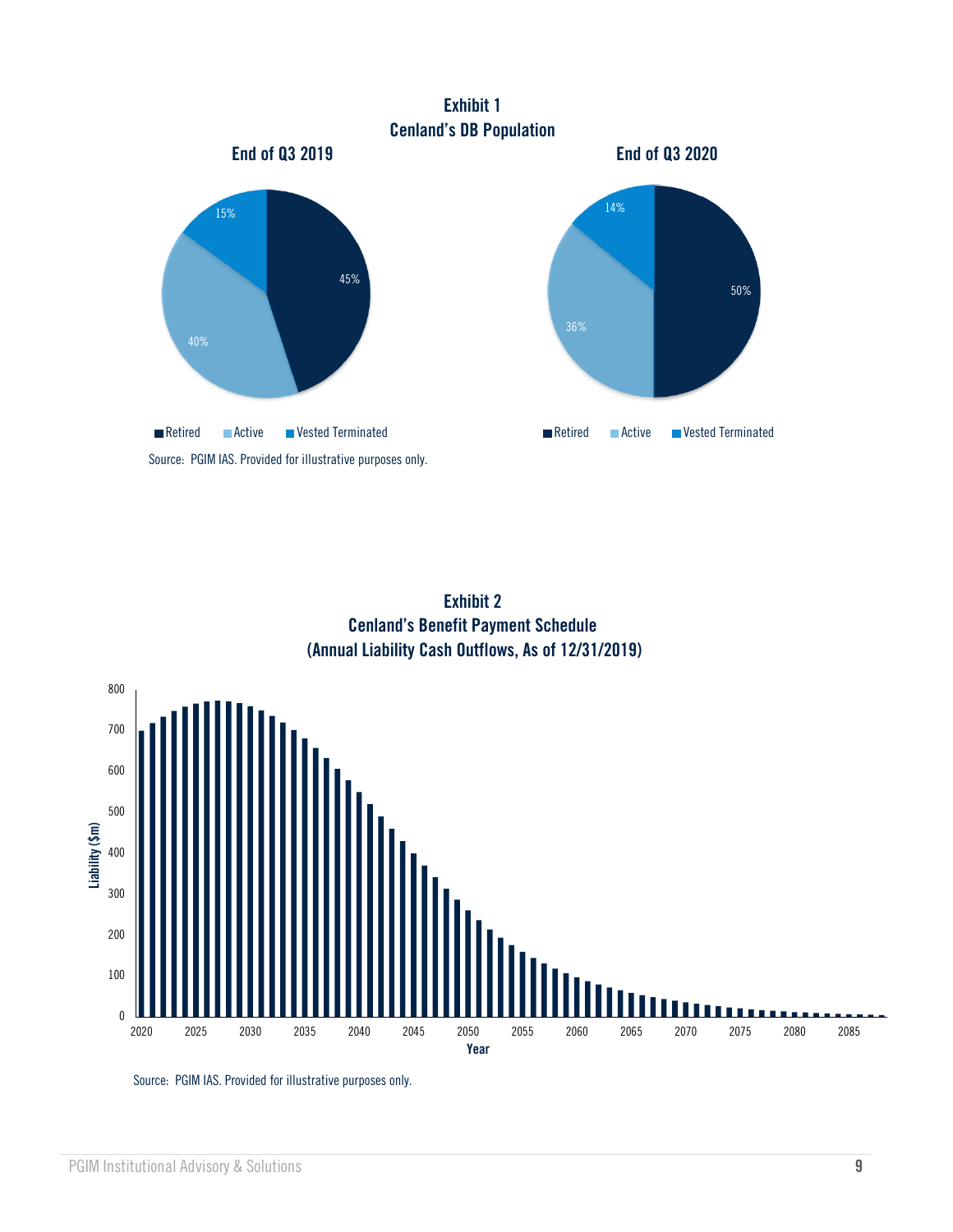**Exhibit 3 Asset Allocation of Cenland Pension Fund**



#### **3a. Cenland's Asset Allocation Over Time (2005-2019)**







Source: PGIM IAS. Provided for illustrative purposes only.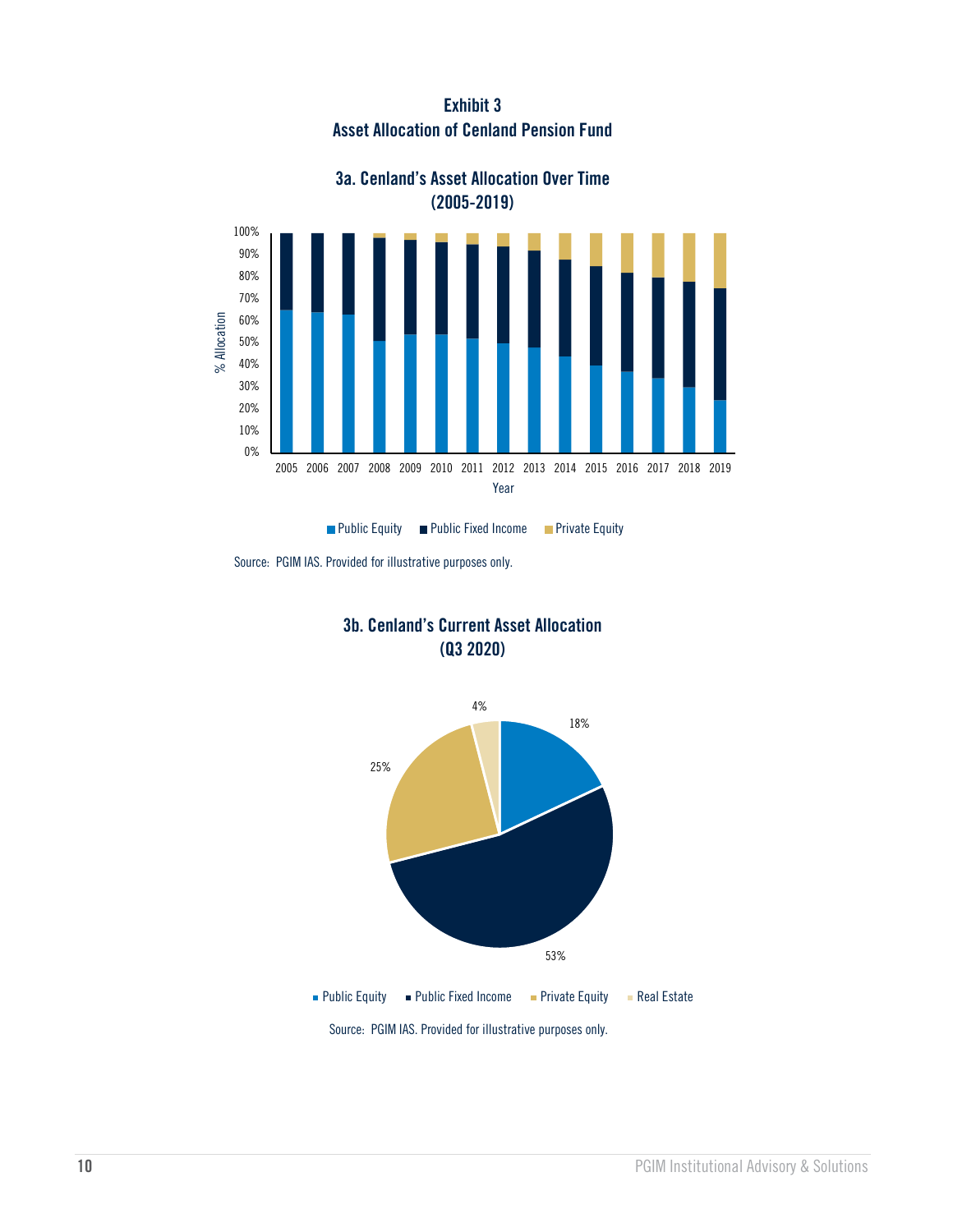#### **Exhibit 4 Cenland's DB Plan's Liquidity Demands**

| <b>Cenland's Liquidity Demands</b> |                                                     |                                                                                                                                                                                                                |  |  |  |  |
|------------------------------------|-----------------------------------------------------|----------------------------------------------------------------------------------------------------------------------------------------------------------------------------------------------------------------|--|--|--|--|
| External                           | <b>Benefit Payments</b><br>Pay monthly benefits due |                                                                                                                                                                                                                |  |  |  |  |
| Internal                           | <b>GP Capital Calls</b>                             | Draw liquidity for GP capital calls (quarterly)                                                                                                                                                                |  |  |  |  |
|                                    | Rebalancing                                         | Every month, rebalance (4 liquid asset buckets) back to current<br>allocations %, if possible<br>Rebalancing tolerance = current allocation $% \pm 50$ bp,<br><i>e.g.</i> , passive bond 5% (4.5% $\sim$ 5.5%) |  |  |  |  |

Source: PGIM IAS. Provided for illustrative purposes only.

#### **Exhibit 5 Cenland's Current Policy Portfolio (Approved for Calendar Year 2020)**

|                   |                    | <b>Liquidity Level Description</b>                    |         | <b>Target Allocations</b> |                                |  |  |
|-------------------|--------------------|-------------------------------------------------------|---------|---------------------------|--------------------------------|--|--|
| <b>Asset Type</b> | Liquidity<br>Level |                                                       |         | <b>Stock</b>              | <b>Hedging Asset</b><br>(Bond) |  |  |
|                   |                    | Available for                                         | Passive | 2%                        | 5%                             |  |  |
| $(1)$ Liquid      |                    | Liquidity                                             | Active  | 16%                       | 48%                            |  |  |
|                   |                    |                                                       |         |                           |                                |  |  |
| (2) Illiquid      | $\overline{2}$     | RE.<br>(Unavailable for Liquidity)                    |         | 4%                        |                                |  |  |
|                   |                    | PE (LP Investment NAV)<br>(Unavailable for Liquidity) |         | 25%                       |                                |  |  |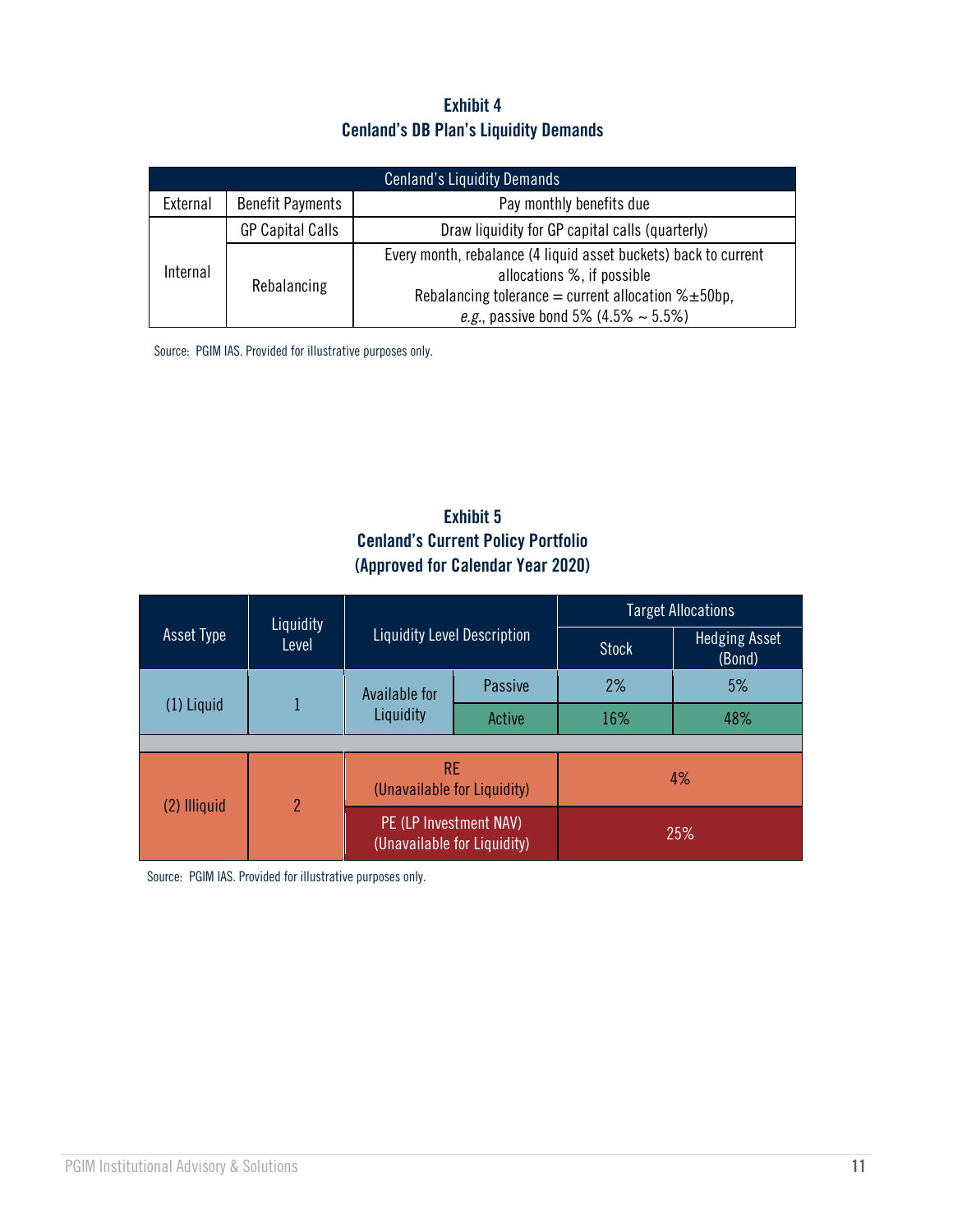#### **Exhibit 6 The CIO's Liquidity Alert Triggers**

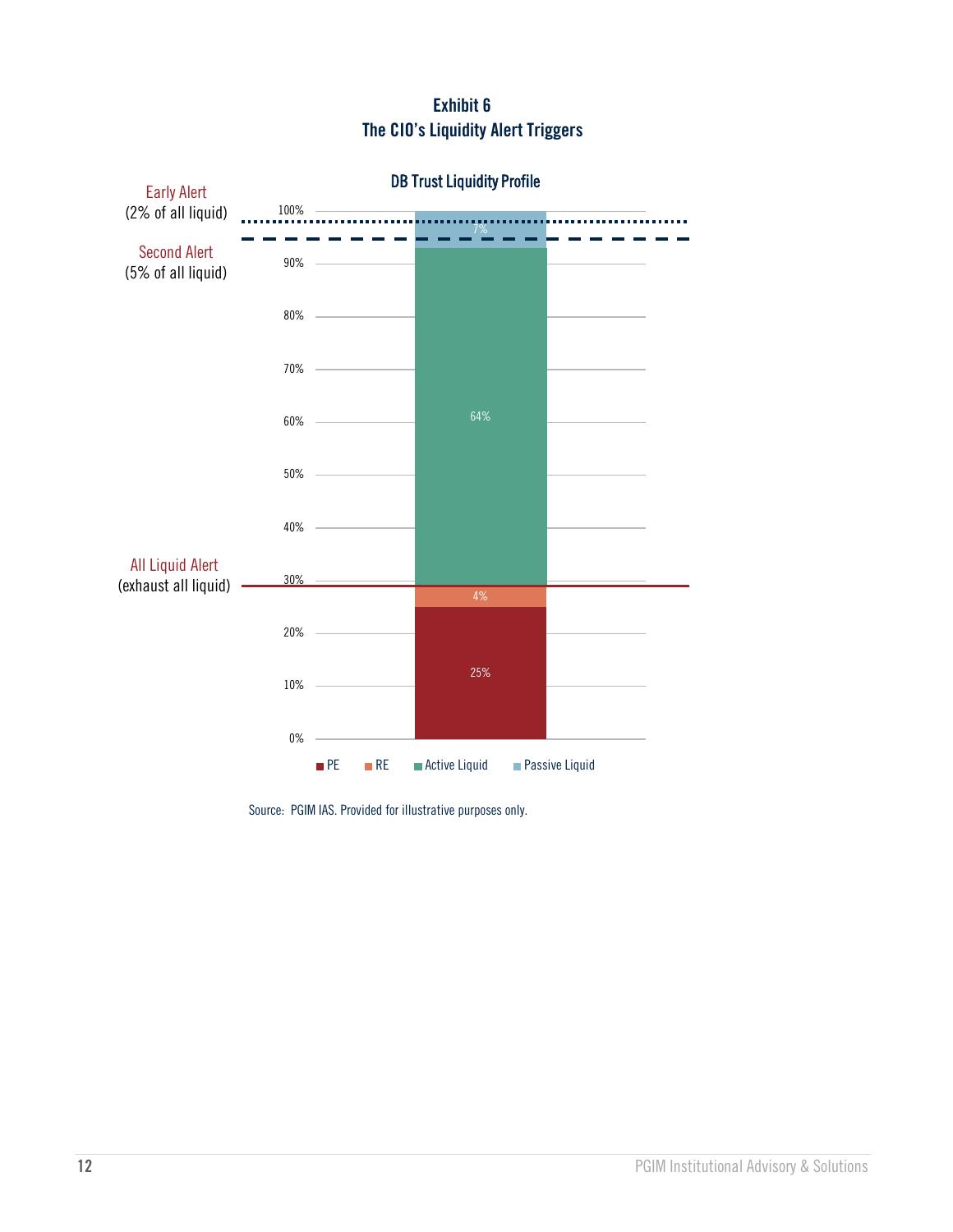#### **Exhibit 7 Cumulative Liquidity Drawdown Example (5,000 runs)**

#### **7a. Average Frequency of Liquid Threshold Violation over 10y**



 **7b. Average Maximum Liquidity Drawdown% 7c. "Global" Worst-Case Liquidity Drawdown %**



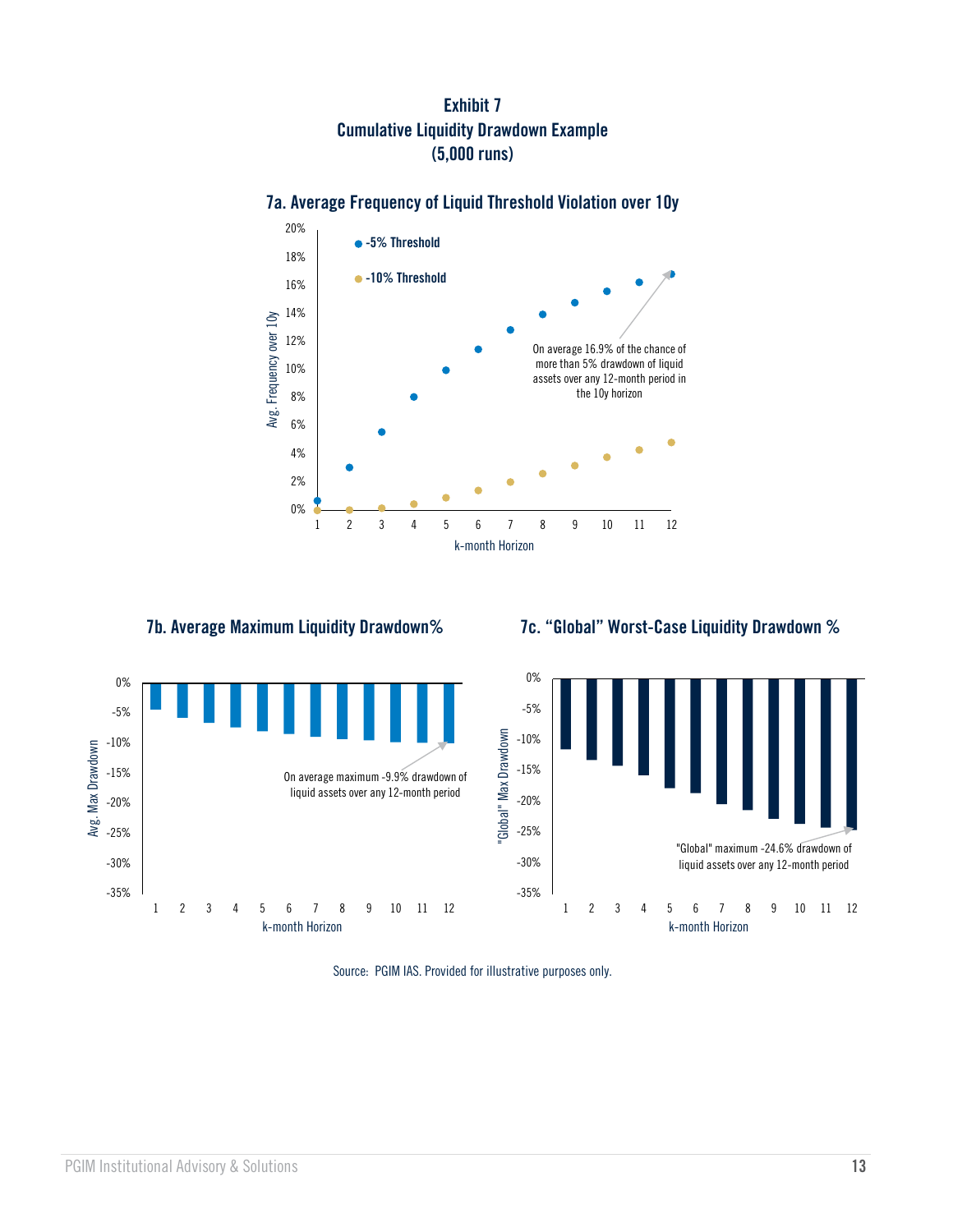#### **Exhibit 8 Cenland's DB Portfolio Liquidity & Performance ("What-if" Analyses in 10y Horizon)**

| Asset<br><b>Type</b>   | <b>Liquidity Level</b><br><b>Description</b> |                | <b>Baseline</b>                               |                                                      | <b>More Hedging</b><br>Assets<br>(Scenario 1) |                            | <b>More Real Estate</b><br>(Scenario 2)              |                            | <b>PRT Buyout</b><br>(Scenario 3)             |                            |
|------------------------|----------------------------------------------|----------------|-----------------------------------------------|------------------------------------------------------|-----------------------------------------------|----------------------------|------------------------------------------------------|----------------------------|-----------------------------------------------|----------------------------|
|                        |                                              |                | <b>Stock</b>                                  | Hedging<br>Asset<br>(Bond)                           | <b>Stock</b>                                  | Hedging<br>Asset<br>(Bond) | <b>Stock</b>                                         | Hedging<br>Asset<br>(Bond) | <b>Stock</b>                                  | Hedging<br>Asset<br>(Bond) |
| (1)<br>Liquid          | Available for<br>Liquidity                   | <b>Passive</b> | 2%                                            | 5%                                                   | 2%                                            | 5%                         | 2%                                                   | 5%                         | 2%                                            | 5%                         |
|                        |                                              | Active         | 16%                                           | 48%                                                  | $10\%$ ( $\downarrow\downarrow$ )             | 54% (11)                   | $12\%(\downarrow\downarrow)$                         | 48%                        | 16%                                           | 48%                        |
|                        |                                              |                |                                               |                                                      |                                               |                            |                                                      |                            |                                               |                            |
|                        | <b>RE</b>                                    |                | 4%                                            |                                                      | 4%                                            |                            | $8\%$ (11)                                           |                            | 4%                                            |                            |
| (2)<br><b>Illiquid</b> | PF.<br>(LP Investment NAV)                   |                | Initial 25%<br>(Tgt 25% Unch.<br>Horizon NAV) | Initial 25%<br>(Tgt 25% Unch.<br><b>Horizon NAV)</b> |                                               |                            | Initial 25%<br>(Tgt 25% Unch.<br><b>Horizon NAV)</b> |                            | Initial 25%<br>(Tgt 25% Unch.<br>Horizon NAV) |                            |
|                        |                                              |                |                                               |                                                      |                                               |                            |                                                      |                            |                                               |                            |
| <b>PRT Buyout</b>      |                                              | N <sub>0</sub> |                                               | N <sub>0</sub>                                       |                                               | N <sub>0</sub>             |                                                      | \$1b PRT EOY 2             |                                               |                            |

#### **8a. "What-if" Scenarios**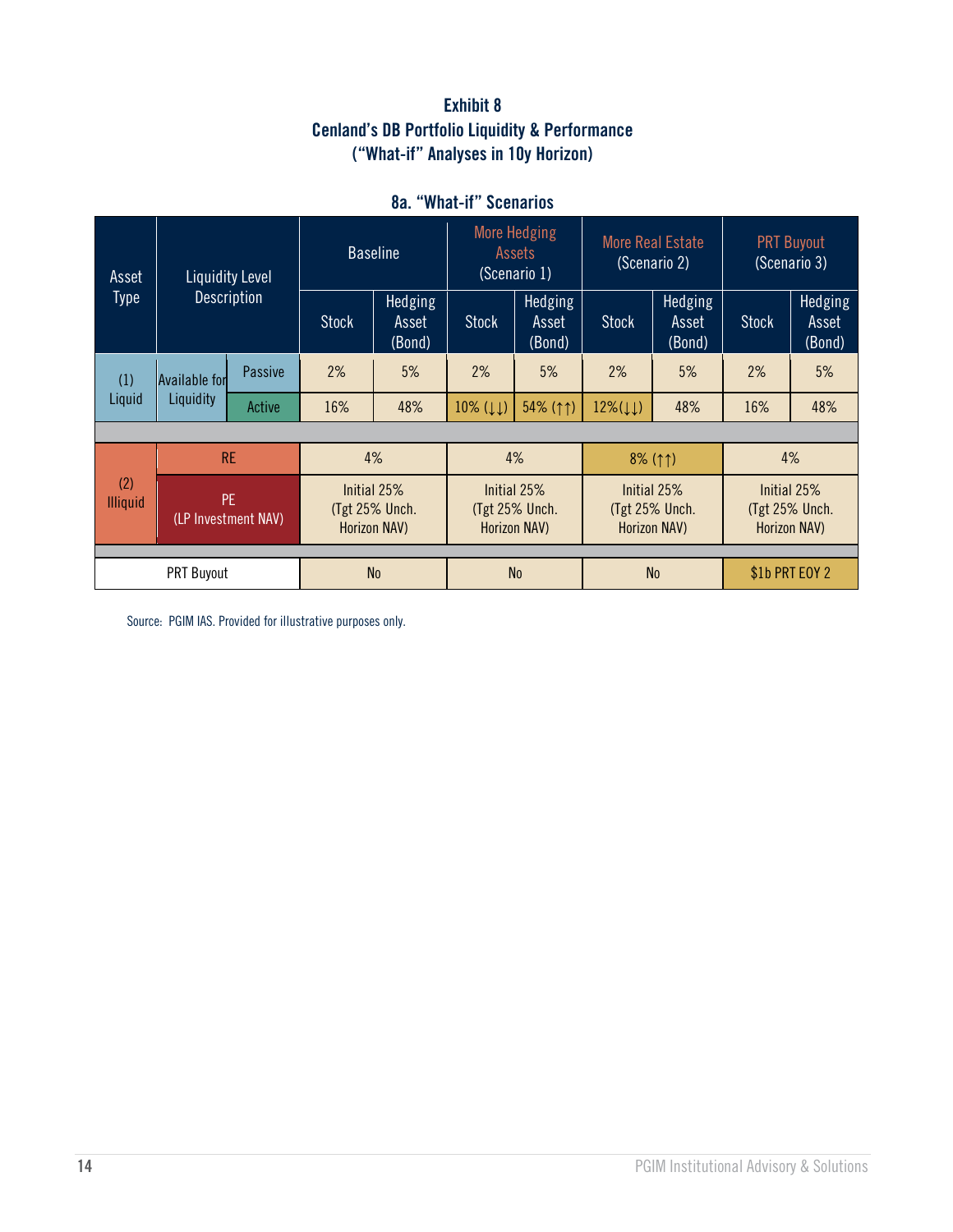#### 8b. Liquidity & Performance Tradeoffs (5,000 Simulation Runs, 10y Horizon)

#### Portfolio Liquidity

|               | Occurrence of the Following Type of<br><b>Liquidity Event</b> |                                                                    | <b>Baseline</b>             | <b>More Hedging</b><br><b>Assets</b><br>(Scenario 1) | <b>More Real Estate</b><br>(Scenario 2) | <b>PRT Buyout</b><br>(Scenario 3) |
|---------------|---------------------------------------------------------------|--------------------------------------------------------------------|-----------------------------|------------------------------------------------------|-----------------------------------------|-----------------------------------|
| $\circled{1}$ |                                                               | <b>Hit Early Alert Trigger</b><br>(use up 2% of all liquid assets) | 1.5%                        | 0.1%                                                 | 1.9%                                    | 4.1%                              |
| $\circled{2}$ |                                                               | Minimum % of total liquid assets<br>Avg. and Range                 | 69.2%<br>$[64.2\%, 73.8\%]$ | 69.9%<br>$[66.8\%, 72.4\%]$                          | 65.5%<br>$[62.9\%, 68.5\%]$             | 67.9%<br>$[62.1\%, 73.6\%]$       |
| $\circled{3}$ | 12-month<br>Liquidity<br>Drawdown                             | Avg. Frequency of Violation over 10y<br>(-5% Threshold)            | 16.9%                       | 15.3%                                                | 18.1%                                   | 20.1%                             |
| $\circled{4}$ |                                                               | Avg. Maximum Drawdown % of<br>Liquid Assets                        | $-9.9%$                     | $-8.5%$                                              | $-10.2%$                                | $-11.0\%$                         |
| $\circledS$   |                                                               | "Global" Worst-case Drawdown %<br>of Liquid Assets                 | $-24.6%$                    | $-18.2%$                                             | $-25.5%$                                | $-29.7%$                          |

#### Portfolio Performance

|                |                  |                                                    | <b>Baseline</b>     | (Scenario 1) | (Scenario 2)                            | (Scenario 3)        |
|----------------|------------------|----------------------------------------------------|---------------------|--------------|-----------------------------------------|---------------------|
| $\circled{6}$  |                  | Avg. Horizon "Return"<br>(Net of Benefit Payments) | 0.68%               | 0.53%        | 0.66%                                   | 0.65%               |
| $\circledcirc$ |                  | Avg. Funding Ratio<br>(End of Year 5)              | 93.5%               | 90.1%        | 93.1%                                   | 91.6%               |
| $\circledS$    | Funding<br>Ratio | 95% Confidence Interval Band<br>(End of Year 5)    | $[69.0\%, 119.3\%]$ |              | $[72.1\%, 108.6\%]$ $[72.8\%, 115.6\%]$ | $[66.4\%, 117.9\%]$ |
| $\circled{9}$  |                  | Avg. Variability<br>(Over First 5y)                | 7.1%                | 6.5%         | 6.8%                                    | 7.2%                |

Source: PGIM IAS. Provided for illustrative purposes only.



Michelle (Yu) Teng, PhD, CFA, CAIA Vice President Co-Head of IAS Private Assets Research Program michelle.teng@pgim.com



Junying Shen, CFA Vice President Co-Head of IAS Private Assets Research Program junying.shen@pgim.com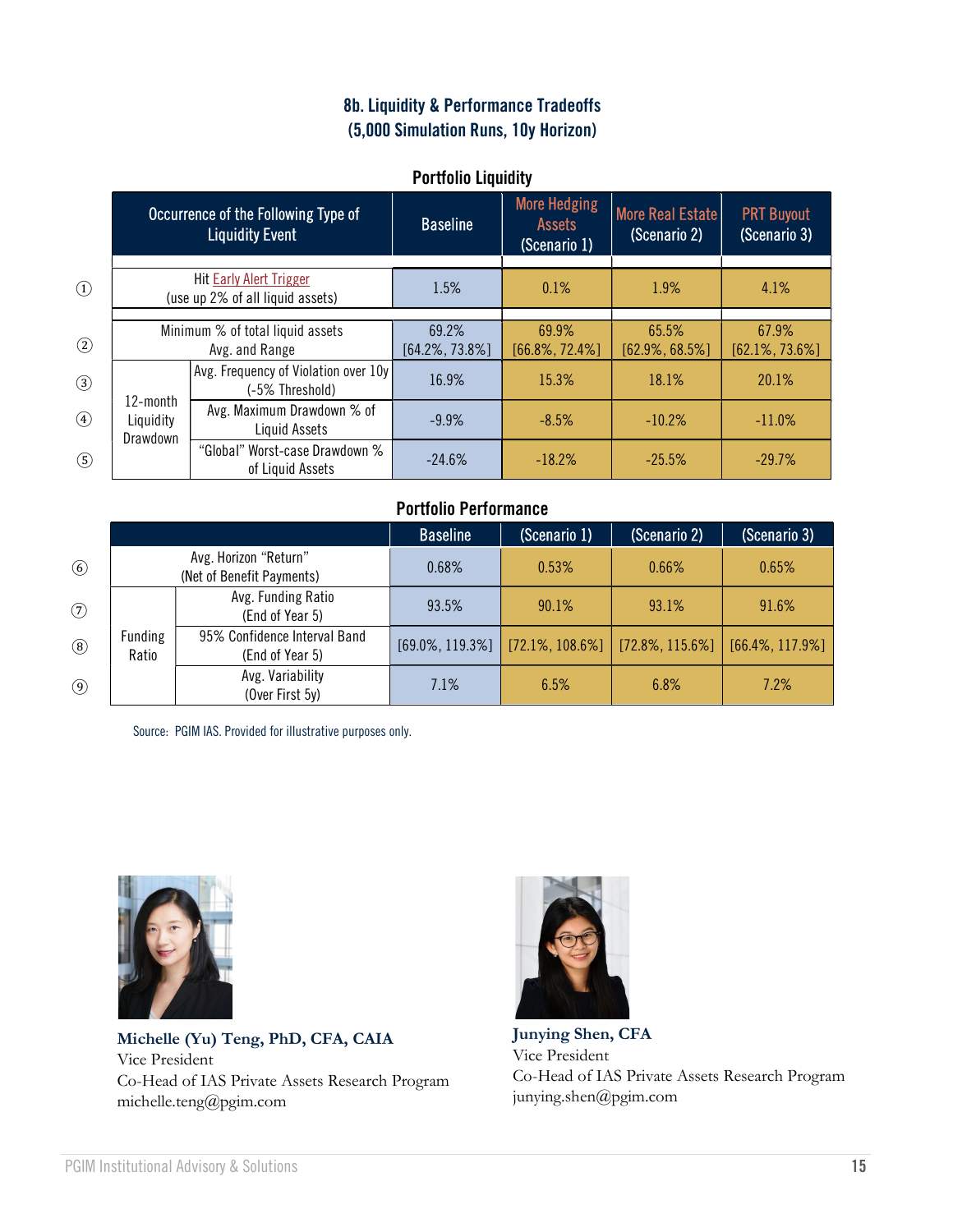#### **MORE PUBLICATIONS FROM PGIM IAS**

#### **Publications**

- Equity Portfolio Manager Active Risk and Information Ratio: How Does the Reward Vary with Active Risk? *(November 2020)*
- Building and Maintaining a Desired Exposure to Private Markets: Commitment Pacing, Cash Flow Modeling, and Beyond *(November 2020)*
- Next-Generation Commodity Benchmarks: RASA Benchmarks Designed to Align with CIO Investment Objectives *(November 2020)*
- Modeling Private Investment Cash Flows with Market-Sensitive Periodic Growth *(October 2020)*
- Riders in the Storm: How Volatility Events Affect Private Asset Class Performance *(June 2020)*
- The Probability of Recession: A Critique of a New Forecasting Technique *(June 2020)*
- What's in Your Real Asset Portfolio? *(May 2020)*
- Measuring the Value of LP Fund-Selection Skill *(April 2020)*
- Building a Better Portfolio: Balancing Performance and Liquidity *(joint with the GIC April 2020)*
- What is the Optimal Number of Equity Managers? A CIO Toolkit for Manager Allocation *(February 2020)*
- Institutional Gold! *(November 2019)*
- A Fair Comparison Framework: Risk and Return in Private & Public Investments *(November 2019)*
- Asset Allocation for "End-State" Portfolios *(September 2019)*
- The Diversity of Real Assets: Portfolio Construction for Institutional Investors *(June 2019)*
- The Tradeoff Between Liquidity and Performance: Private Assets in Institutional Portfolios *(January 2019)*
- Emerging Market Equity Benchmarks for Japanese Investors: Countries, Sectors or Styles? *(October 2018)*
- Forecasting Long-Term Equity Returns: A Comparison of Popular Methodologies *(September 2018)*
- What Can the Markets Tell Us about Future Economic Growth? *(September 2018)*
- How to Measure the Value of Adding a Cross-Sector Manager *(September 2018)*
- Anchor to Windward: Aligning Absolute Return Objectives *(May 2018)*
- When the Dust Flies: How Volatility Events Affect Asset Class Performance *(April 2018)*
- Asset Allocation with Illiquid Private Assets *(February 2018)*
- The Impact of Market Conditions on Active Equity Management *(March 2017)*

#### **Bespoke Client Projects**

- Will my equity managers perform as expected in the next downturn?
- How should we allocate capital across our equity managers?

#### **Case Studies**

▪ Cenland Corporation—The CIO and the Closing of the DB Plan *(December 2019)*

#### **Research Collections**

IAS Research Collection 2019 (December 2019)

#### → **Visit us at [pgim.com/IAS](https://www.pgim.com/clients/advisory-solutions)**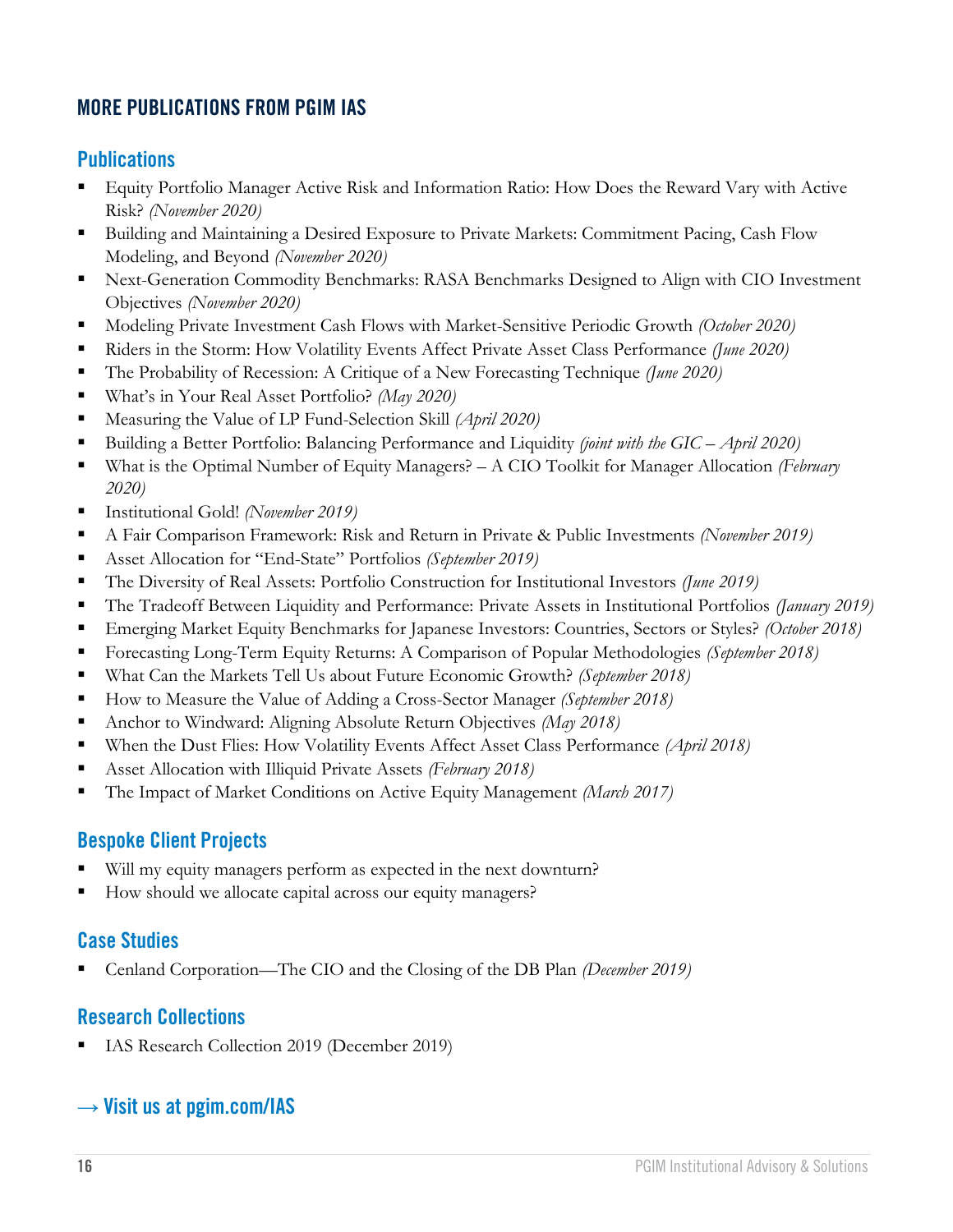## **Important Information**

Past performance is no guarantee or reliable indicator of future results. All investments involve risk, including the possible loss of capital. These materials are for informational or educational purposes only. In providing these materials, PGIM is not acting as your fiduciary.

Alternative investments are speculative, typically highly illiquid and include a high degree of risk. Investors could lose all or a substantial amount of their investment. Alternative investments are suitable only for long-term investors willing to forego liquidity and put capital at risk for an indefinite period of time. Equities may decline in value due to both real and perceived general market, economic and industry conditions. Investing in the bond market is subject to risks, including market, interest rate, issuer, credit, inflation risk and liquidity risk. Commodities contain heightened risk, including market, political, regulatory and natural conditions and may not be suitable for all investors. The use of models to evaluate securities or securities markets based on certain assumptions concerning the interplay of market factors, may not adequately take into account certain factors and may result in a decline in the value of an investment, which could be substantial.

The analysis in the paper is based on hypothetical modeling. There is no guarantee, and no representation is being made, that an investor will or is likely to achieve profits, losses or results similar to those shown. Hypothetical or simulated performance results are provided for illustrative purposes only and have several inherent limitations. Unlike an actual performance record, simulated results do not represent actual performance and are generally prepared through the retroactive application of a model designed with the benefit of hindsight. There are frequently sharp differences between simulated results and actual results. In addition, since trades have not actually been executed, simulated results cannot account for the impact of certain market risks such as lack of liquidity. There are several other factors related to the markets in general or the implementation of any specific investment strategy, which cannot be fully accounted for in the preparation of simulated results and all of which can adversely affect actual results.

All charts contained herein were created as of the date of this presentation, unless otherwise noted. Performance results for certain charts and graphs may be limited by date ranges, as stated on the charts and graphs. Different time periods may produce different results. Charts and figures are provided for illustrative purposes and are not an indication of past or future performance of any PGIM product.

These materials represent the views, opinions and recommendations of the author(s) regarding the economic conditions, asset classes, securities, issuers or financial instruments referenced herein, and are subject to change without notice. Certain information contained herein has been obtained from sources that PGIM believes to be reliable; however, PGIM cannot guarantee the accuracy of such information, assure its completeness, or warrant such information will not be changed. The information contained herein is current as of the date of issuance (or such earlier date as referenced herein) and is subject to change without notice. PGIM has no obligation to update any or all of such information; nor do we make any express or implied warranties or representations as to the completeness or accuracy or accept responsibility for errors. Any forecasts, estimates and certain information contained herein are based upon proprietary research and should not be considered as investment advice or a recommendation of any particular security, strategy or investment product. These materials are not intended as an offer or solicitation with respect to the purchase or sale of any security or other financial instrument or any investment management services and should not be used as the basis for any investment decision. No liability whatsoever is accepted for any loss (whether direct, indirect, or consequential) that may arise from any use of the information contained in or derived from this report. PGIM and its affiliates may make investment decisions that are inconsistent with the recommendations or views expressed herein, including for proprietary accounts of PGIM or its affiliates. The opinions and recommendations herein do not take into account individual client circumstances, objectives, or needs and are not intended as recommendations of particular securities, financial instruments or strategies to particular clients or prospects. No determination has been made regarding the suitability of any securities, financial instruments or strategies for particular clients or prospects. For any securities or financial instruments mentioned herein, the recipient(s) of this report must make its own independent decisions.

The information contained herein is provided by PGIM, Inc., the principal asset management business of Prudential Financial, Inc. (PFI), and an investment adviser registered with the US Securities and Exchange Commission. PFI is not affiliated in any manner with Prudential plc, a company incorporated in the United Kingdom. In the United Kingdom and various European Economic Area ("EEA") jurisdictions, information is issued by PGIM Limited with registered office: Grand Buildings, 1-3 Strand, Trafalgar Square, London, WC2N 5HR. PGIM Limited is authorised and regulated by the Financial Conduct Authority of the United Kingdom (Firm Reference Number 193418) and duly passported in various jurisdictions in the EEA. These materials are issued by PGIM Limited to persons who are professional clients or eligible counterparties for the purposes of the Financial Conduct Authority's Conduct of Business Sourcebook. In certain countries in Asia, information is presented by PGIM (Singapore) Pte. Ltd., a Singapore investment manager registered with and licensed by the Monetary Authority of Singapore. In Japan, information is presented by PGIM Japan Co. Ltd., registered investment adviser with the Japanese Financial Services Agency. In South Korea, information is presented by PGIM, Inc., which is licensed to provide discretionary investment management services directly to South Korean investors. In Hong Kong, information is presented by representatives of PGIM (Hong Kong) Limited, a regulated entity with the Securities and Futures Commission in Hong Kong to professional investors as defined in Part 1 of Schedule 1 of the Securities and Futures Ordinance. In Australia, this information is presented by PGIM (Australia) Pty Ltd. ("PGIM Australia") for the general information of its "wholesale" customers (as defined in the Corporations Act 2001). PGIM Australia is a representative of PGIM Limited, which is exempt from the requirement to hold an Australian Financial Services License under the Australian Corporations Act 2001 in respect of financial services. PGIM Limited is exempt by virtue of its regulation by the Financial Conduct Authority (Reg: 193418) under the laws of the United Kingdom and the application of ASIC Class Order 03/1099. The laws of the United Kingdom differ from Australian laws. Pursuant to the international adviser registration exemption in National Instrument 31-103, PGIM, Inc. is informing you of that: (1) PGIM, Inc. is not registered in Canada and relies upon an exemption from the adviser registration requirement under National Instrument 31-103; (2) PGIM, Inc.'s jurisdiction of residence is New Jersey, U.S.A.; (3) there may be difficulty enforcing legal rights against PGIM, Inc. because it is resident outside of Canada and all or substantially all of its assets may be situated outside of Canada; and (4) the name and address of the agent for service of process of PGIM, Inc. in the applicable Provinces of Canada are as follows: in Québec: Borden Ladner Gervais LLP, 1000 de La Gauchetière Street West, Suite 900 Montréal, QC H3B 5H4; in British Columbia: Borden Ladner Gervais LLP, 1200 Waterfront Centre, 200 Burrard Street, Vancouver, BC V7X 1T2; in Ontario: Borden Ladner Gervais LLP, 22 Adelaide Street West, Suite 3400, Toronto, ON M5H 4E3; in Nova Scotia: Cox & Palmer, Q.C., 1100 Purdy's Wharf Tower One, 1959 Upper Water Street, P.O. Box 2380 - Stn Central RPO, Halifax, NS B3J 3E5; in Alberta: Borden Ladner Gervais LLP, 530 Third Avenue S.W., Calgary, AB T2P R3.

IAS 1111-100